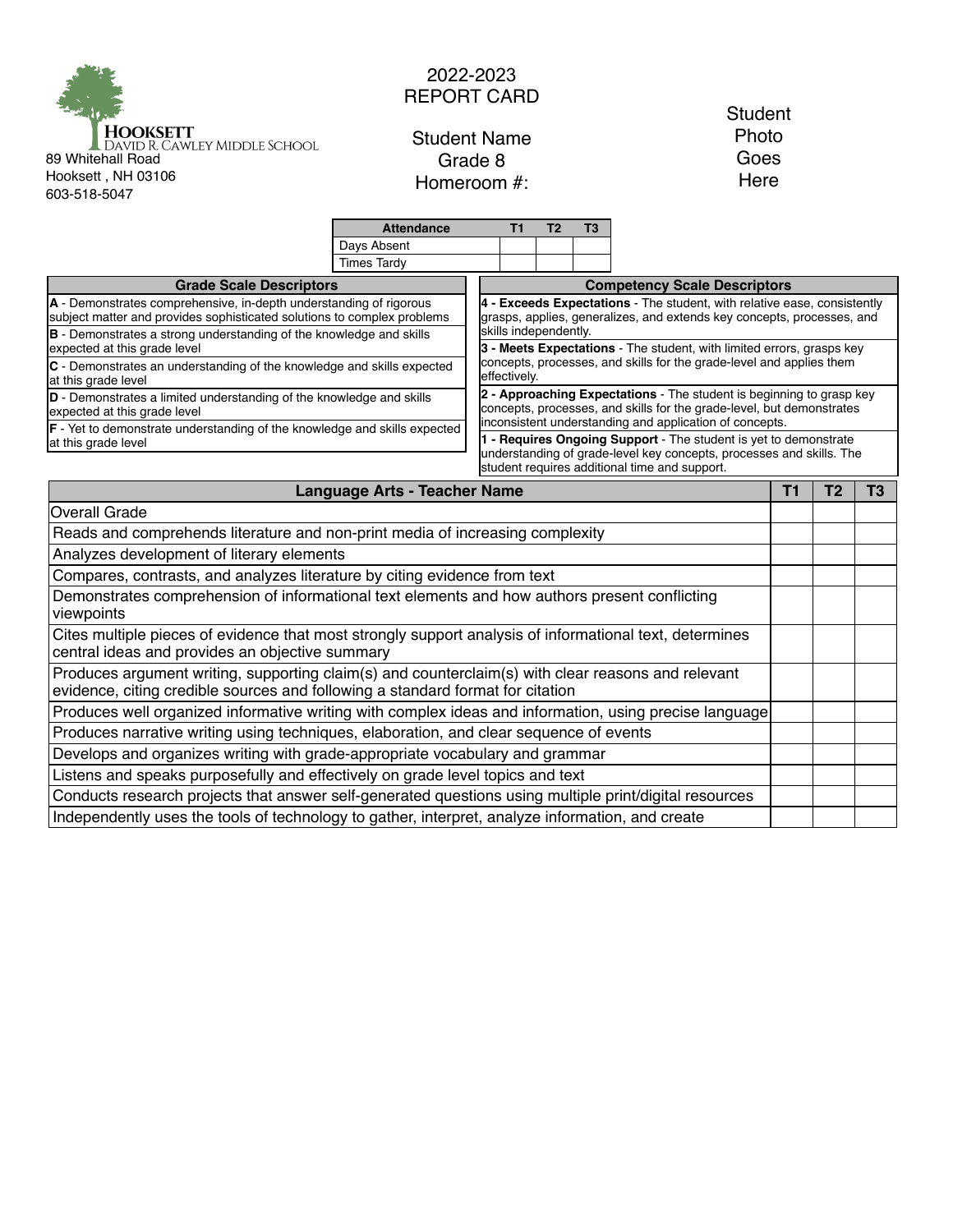| Pre-Algebra - Teacher Name                                                                                                          |    |                |                |  |  |
|-------------------------------------------------------------------------------------------------------------------------------------|----|----------------|----------------|--|--|
| <b>Overall Grade</b>                                                                                                                |    |                |                |  |  |
| Recognizes and estimates irrational numbers                                                                                         |    |                |                |  |  |
| Simplifies and performs operations with numbers involving exponents                                                                 |    |                |                |  |  |
| Utilizes the connections between proportional relationships, lines, and linear equations to solve real-<br>world problems           |    |                |                |  |  |
| Solves linear equations with one variable and identifies the number of solutions                                                    |    |                |                |  |  |
| Analyzes and solves pairs of simultaneous equations and uses them to solve real-world problems                                      |    |                |                |  |  |
| Uses and interprets functions to model relationships between quantities                                                             |    |                |                |  |  |
| Performs and analyzes a series of geometric transformations to construct and evaluate congruent and<br>similar figures              |    |                |                |  |  |
| Applies the Pythagorean theorem to solve problems in two or three dimensions                                                        |    |                |                |  |  |
| Solves real-world problems involving volume of cylinders, cones and spheres                                                         |    |                |                |  |  |
| Constructs, interprets and models relationships between collections of data                                                         |    |                |                |  |  |
| Problem Solving: Perseveres in solving real-world problems using multiple strategies and mathematical<br>models                     |    |                |                |  |  |
| Communicating Reasoning: Constructs viable arguments to support their own reasoning and to critique<br>the reasoning of others      |    |                |                |  |  |
| <b>Science - Teacher Name</b>                                                                                                       | T1 | T <sub>2</sub> | T <sub>3</sub> |  |  |
| <b>Overall Grade</b>                                                                                                                |    |                |                |  |  |
| Obtains, evaluates, and communicates to engage in an argument from evidence                                                         |    |                |                |  |  |
| Observes, predicts and analyzes patterns to identify necessary evidence to support claims about<br>relationships                    |    |                |                |  |  |
| Identifies the difference between causal and correlational relationships for phenomena                                              |    |                |                |  |  |
| Uses changes in scale, proportion and quantity for size, time and energy to discuss rates of change or<br>stability within a system |    |                |                |  |  |
| Predicts and models how altering a system's input or process might change its behavior or output                                    |    |                |                |  |  |
| Identifies or predicts how changes in matter and energy will affect a system                                                        |    |                |                |  |  |

Identifies, analyzes and predicts potential system outcomes after changes are made to components

| <b>Social Studies - Teacher Name</b>                                                                           |  |  |
|----------------------------------------------------------------------------------------------------------------|--|--|
| <b>Overall Grade</b>                                                                                           |  |  |
| Recognizes the origins, purposes, and impact of constitutions, laws, treaties, and international<br>agreements |  |  |
| Distinguishes issues and problems in government and civil society                                              |  |  |
| Analyzes how laws and public policies impact the changing societies                                            |  |  |
| Explains various economic roles, decisions, and market changes that impact the economic cycle                  |  |  |
| Identifies the differences between a depression and a recession                                                |  |  |
| Identifies connections made through local, regional, and global alliances                                      |  |  |
| Determines the connectivity of historical events                                                               |  |  |
| Analyzes how world powers influence society and impact historical events                                       |  |  |

| <b>Spanish - Teacher Name</b>                                                                                            |  |  |  |  |
|--------------------------------------------------------------------------------------------------------------------------|--|--|--|--|
| Overall Grade                                                                                                            |  |  |  |  |
| Communicates and interacts in more than one language to function in a variety of situations and for<br>multiple purposes |  |  |  |  |
| Connects with other disciplines to acquire information and perspectives to use in a variety of situations                |  |  |  |  |
| Develops insight into the nature of language and culture to interact with cultural competence                            |  |  |  |  |
| Communicates and interacts with cultural competence in order to participate in multilingual communities                  |  |  |  |  |